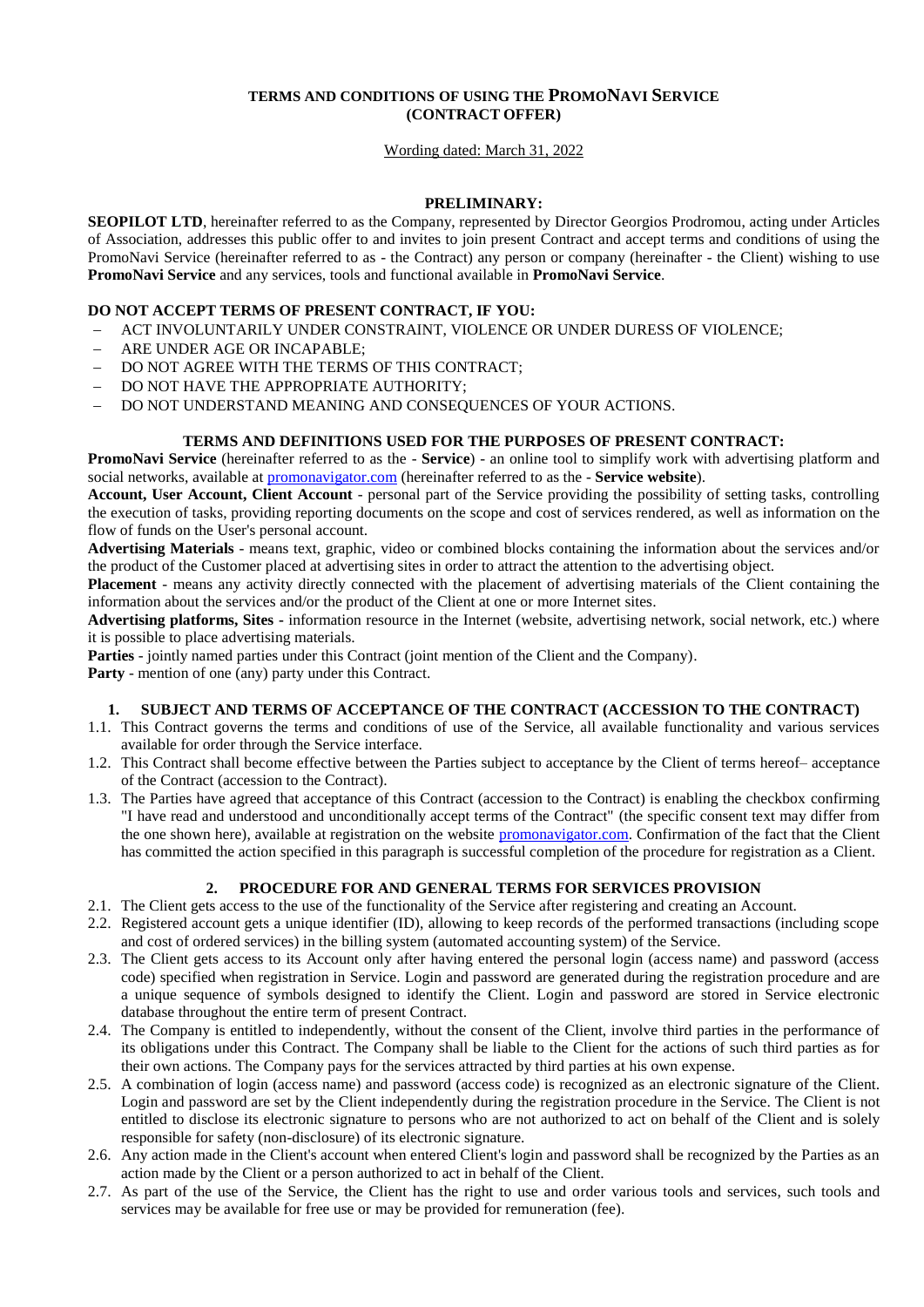- 2.8. Specific conditions of use of the tools and services, their description, as well as the cost (in case if such Tools or services are paid) are available in the Service interface.
- 2.9. All orders, applications and requests (hereinafter referred to as Orders) for the provision of any paid services available in Service, are sent by the Client to the Company in electronic form by using the Account and interface of the Service.

### **3. COST OF SERVICES AND PROCEDURE FOR SETTLEMENTS**

- 3.1. The cost of paid services and tools is set by the Company in the Service interface and is available for review on the Service Website.
- 3.2. Payment for services is carried out by making an advance payment by the Client. The Company credits the funds to the Client Account in the Service no later than the next day after the date of payment.
- 3.3. In the event of the insufficiency of the amount of the advance payment (insufficiency of funds at the Client Account) for the provision of the services, the Company shall, by sending an electronic notice to the Client Account, notify the Client regarding the suspension of the services until the receipt of the additional advance payment required for the provisions of the services ordered by the Client.
- 3.4. In case of a negative balance (outstanding amount) at the Client Account as at the end of the reporting period, the Client shall pay such outstanding amount within 5 (Five) business days after the end of the reporting period. In the event of any delay, the Client shall be entitled to charge a penalty of 0.1% (Zero point one percent) per every day of the delay in the payment.
- 3.5. For all Client's payments (replenishment of Client Account) may be charged a Service Commission (hereinafter referred to as the - Commission) of the amount of each payment made. Payment of the Commission under this Contract is made by withholding the appropriate amount at the time of transfer of funds to the Client Account. The size of the Commission depends on the method of payment and the type of electronic payment systems (by using of electronic payment systems or transfer of funds from bank account). The Commission is not part of the cost of services and is not refundable in the event of termination of this Contract.
- 3.6. Information about the methods, forms of payment and the amount of the Commission is available on the Service Website.
- 3.7. The Company shall have the right to change at any time the amount of remuneration and Commission, procedure for its payment and/or method of payment. Making a payment by the Client under new conditions (containing a new remuneration rate and/or a new amount of the Commission) is recognized by the Parties as full and unconditional acceptance of the new conditions.
- 3.8. The Client shall have the right to challenge any payment made in accordance with the terms and conditions hereof and under present Contract within 30 (thirty) calendar days from the date of such payment, by notifying the Company in writing; failure to notify the Company (failure to notify the Company in a timely manner) shall entail waiver of any claims related to such disputed payment.
- 3.9. All settlements, payments and accruals hereunder the Parties shall make in the currency available for selection in the Service interface.

### **4. SUBSCRIBE PAYMENT**

- 4.1. For a specific services or tools (or particular complex of service) in the Service may be set a subscribe payment (tariffs for certain service packages). Such tariffs are set and available in the Service interface.
- 4.2. Tariffs mean a fixed cost of a package (set) of certain services available for use during the corresponding reporting period (30 calendar days).
- 4.3. The Client can link his bank card in the Service interface for monthly debiting of funds in the amount of the selected tariff.
- 4.4. The Client can choose the tariff and/or change the tariff by using the Service interface.
- 4.5. The change of the current tariff can take from two (2) to five (5) business days. Services at this period will be provided at the current tariff (active rate) until the transition to a new tariff and beginning of new reporting period.

### **5. REFUND CONDITIONS**

- 5.1. In case of successful change of the tariff (increase or decrease the cost), the reporting period will end at the applicable tariff and the funds for the unused days of the subscription will be returned within five (5) business days from the date of the tariff change.
- 5.2. Refunds can only be made in the same form, on the same payment details, and the same payment system in which the payment was made

## **6. VALIDITY PERIOD, PROCEDURES FOR CONTRACT AMENDMENT AND TERMINATION**

- 6.1. Present Contract is made for the term of one year. The Contract is automatically renewed for the next year if there is no waiver of renewal by any of the Parties in accordance with section 4 hereof.
- 6.2. Present Contract shall remain effective in case of change in Parties' bank details, their constituent documents, including but not limited to, change of the owner, form of incorporation, etc. In case of details change the Parties shall notify thereof in writing within 10 (ten) days.
- 6.3. The Company shall have the right to independently ament the text of present Contract by approving the amendments text and placing such amendments on the Service website. Amendments shall become effective from the time of their publishing on the website. Notification of the Client of upcoming amendment of present Contract terms is carried out by placing the amended text of the Contract on the Service website, provided, that the Client shall independently trace